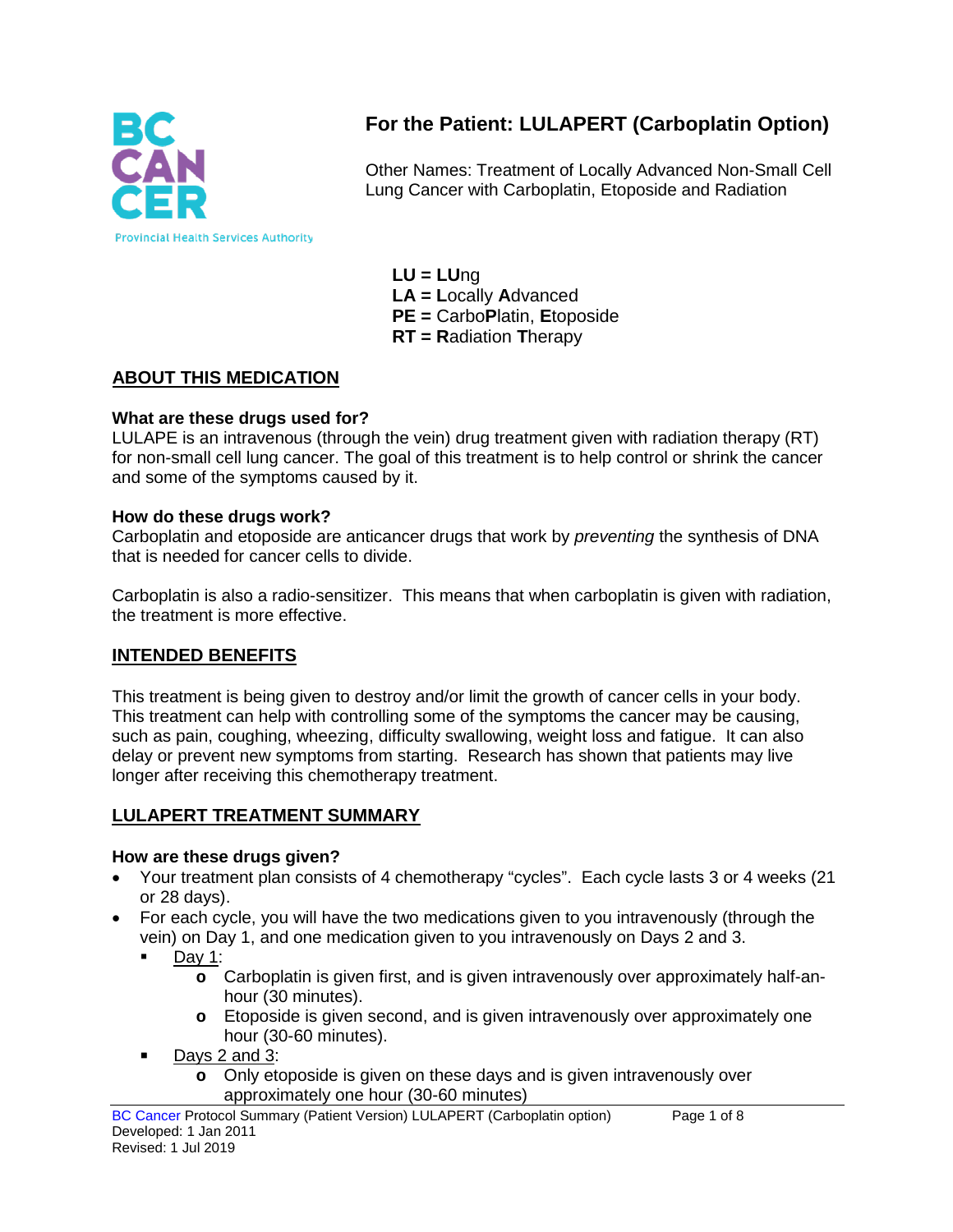For cycles given concurrently (together) with radiation therapy:

- Radiation usually starts with the first cycle of chemotherapy, but your oncologist will decide what the best timing for you will be.
- Radiation is usually given over a period of approximately three weeks; once per day, during the week (Mon-Fri), with weekends off.
- For the first three days of your scheduled radiation, you will receive both carboplatin and etoposide chemotherapy and your radiation will be given after your daily chemotherapy treatments are complete.

#### **What will happen when I get my drugs?**

- A blood test is done within one month of starting treatment.
- A blood test is also done before Day 1 of each cycle.
- The dose and timing of your chemotherapy may be changed based on your blood test results and/or other side effects.
- Your very first treatment will take longer than other treatments because a nurse will be reviewing the possible side effects of your chemotherapy plan and will discuss with you how to manage them. *It is a good idea to bring someone with you to your first chemotherapy appointment.*
- You will be given a prescription for anti-nausea medications (to be filled at your regular pharmacy). Please bring your anti-nausea medications with you for each treatment. Your nurse will tell you when to take the anti-nausea medication(s). You may also need to take your anti-nausea drugs at home after therapy. It is easier to prevent nausea than to treat it once it happens, so follow directions closely.

# **LULAPERT TREATMENT PROTOCOL**

Start Date: <u>\_\_\_\_\_\_\_\_\_\_\_\_\_\_\_\_\_\_\_\_</u>

**Cycle 1:**

| Day 1              | Day 2            | Day 3            | Day 4     | Day 5     | Day 6     | Day 7     |
|--------------------|------------------|------------------|-----------|-----------|-----------|-----------|
| <b>Blood Test</b>  | <b>Etoposide</b> | <b>Etoposide</b> | <b>No</b> | <b>No</b> | <b>No</b> | <b>No</b> |
| <b>Carboplatin</b> |                  |                  | chemo     | chemo     | chemo     | chemo     |
| & Etoposide        |                  |                  |           |           |           |           |
| Day 8              | Day 9            | Day 10           | Day 11    | Day 12    | Day 13    | Day 14    |
| <b>No</b>          | <b>No</b>        | No               | No        | No        | <b>No</b> | <b>No</b> |
| chemo              | chemo            | chemo            | chemo     | chemo     | chemo     | chemo     |
| Day 15             | Day 16           | Day 17           | Day 18    | Day 19    | Day 20    | Day 21    |
| <b>No</b>          | No.              | No               | No        | No        | <b>No</b> | <b>No</b> |
| chemo              | chemo            | chemo            | chemo     | chemo     | chemo     | chemo     |

**This 21-day cycle will repeat 3 more times.**

**\*\*\*Radiation will be given from Monday to Friday over approximately 3 weeks during one cycle, usually with cycle #1. You will still receive 3 days of chemotherapy during this cycle. At the end of this cycle, you may be given one extra week off (28-day cycle) – this will be up to your oncologist\*\*\***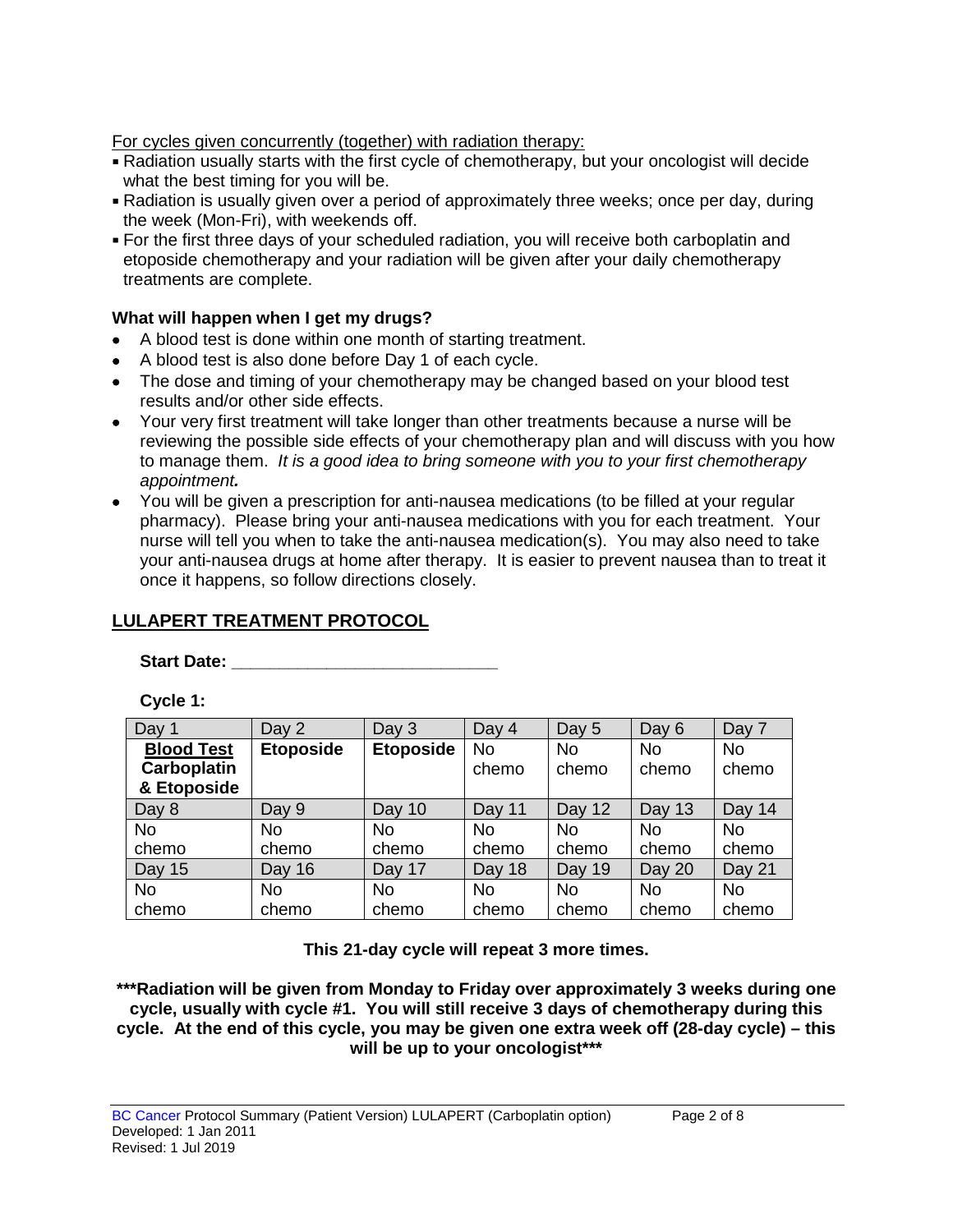# **CHEMOTHERAPY SIDE EFFECTS AND MANAGEMENT**

#### **Are there any risks?**

• Unexpected and unlikely side effects can occur with any drug treatment. The ones listed below are particularly important for you to be aware of.

| <b>SERIOUS SIDE EFFECTS</b>                                                                                                                                                                                                                                                  | <b>How</b><br>common  | <b>MANAGEMENT</b>                                                                                                                                                                                                                                                                                                                                                                                  |
|------------------------------------------------------------------------------------------------------------------------------------------------------------------------------------------------------------------------------------------------------------------------------|-----------------------|----------------------------------------------------------------------------------------------------------------------------------------------------------------------------------------------------------------------------------------------------------------------------------------------------------------------------------------------------------------------------------------------------|
| Your white blood cells may<br>decrease 7-14 days after your<br>treatment. They usually return to<br>normal in 3 weeks. White blood<br>cells protect your body by fighting<br>bacteria (germs) that cause<br>infection. When they are low,<br>you are at greater risk of      | is it?<br>Very common | To help prevent infection:<br>Wash your hands often and always after using the bathroom.<br>Take care of your skin and mouth by gently washing regularly.<br>Avoid crowds and people who are sick.<br>Call your doctor <i>immediately</i> at the first sign of an <i>infection</i> such as<br>fever (over 100°F or 38°C by an oral thermometer), chills, cough, or<br>burning when you pass urine. |
| having an infection.<br>Your platelets may decrease<br>during or after your treatment<br>They will return to normal after<br>your last treatment. Platelets<br>help to make your blood clot<br>when you hurt yourself. You<br>may bruise or bleed more<br>easily than usual. | Common                | To help prevent bleeding problems:<br>Try not to bruise, cut or burn yourself.<br>Clean your nose by blowing gently, do not pick your nose.<br>$\bullet$<br>Brush your teeth gently with a soft toothbrush as your gums may bleed<br>more easily. Maintain good oral hygiene.<br>Avoid taking ASA (eg: ASPIRIN®) or Ibuprofen (eg: ADVIL®), unless<br>prescribed by your doctor.                   |
| <b>Allergic reactions may rarely</b><br>occur during or immediately<br>following administration of<br>etoposide. Signs of an allergic<br>reaction may include: chest<br>discomfort, shortness of breath,<br>light headedness and flushing.                                   | Rare                  | Tell your nurse or physician <i>immediately</i> if you experience these or any<br>$\bullet$<br>other side effects while receiving etoposide.                                                                                                                                                                                                                                                       |
| Dizziness or feeling faint may<br>occur during administration of<br>etoposide.                                                                                                                                                                                               | Rare                  | Tell your nurse or doctor <i>immediately</i> .<br>$\bullet$<br>Lie down or sit with your feet elevated.                                                                                                                                                                                                                                                                                            |

BC Cancer Protocol Summary (Patient Version) LULAPERT (Carboplatin option) Page 3 of 8 Developed: 1 Jan 2011

Revised: 1 Jul 2019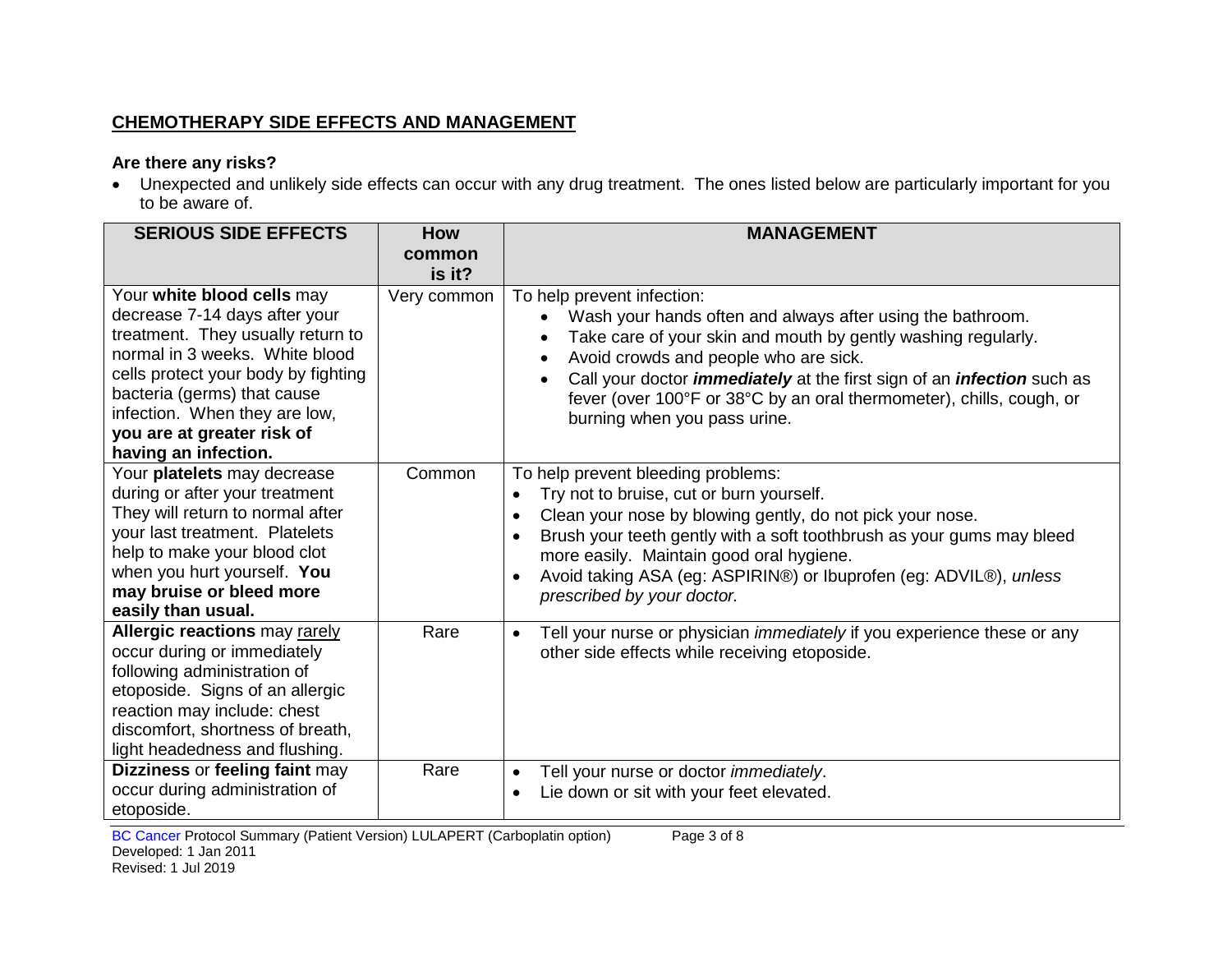| <b>SERIOUS SIDE EFFECTS</b>              | <b>How</b> | <b>MANAGEMENT</b>                                                              |  |
|------------------------------------------|------------|--------------------------------------------------------------------------------|--|
|                                          | common     |                                                                                |  |
|                                          | is it?     |                                                                                |  |
| Etoposide <b>burns</b> if it leaks under | Very rare  | Tell your nurse <i>immediately</i> if you feel burning, stinging, or any other |  |
| the skin.                                |            | change while the drug is being given.                                          |  |

| <b>OTHER SIDE EFFECTS</b>                                                                                                                                                                                                                                                                                                                                                             | <b>How</b>       | <b>MANAGEMENT</b>                                                                                                                                                                                                                                                                                                                                                                                                                                                                           |
|---------------------------------------------------------------------------------------------------------------------------------------------------------------------------------------------------------------------------------------------------------------------------------------------------------------------------------------------------------------------------------------|------------------|---------------------------------------------------------------------------------------------------------------------------------------------------------------------------------------------------------------------------------------------------------------------------------------------------------------------------------------------------------------------------------------------------------------------------------------------------------------------------------------------|
|                                                                                                                                                                                                                                                                                                                                                                                       | common<br>is it? |                                                                                                                                                                                                                                                                                                                                                                                                                                                                                             |
| Nausea and vomiting may occur<br>after your treatment and may last<br>for up to 24 hours. Nausea may<br>last longer for some patients.                                                                                                                                                                                                                                                | Very<br>Common   | You will be given a prescription for anti-nausea drug(s) to take before your<br>chemotherapy treatment and/or at home. It is easier to prevent nausea than to<br>treat it once it has happened, so follow directions closely.<br>Drink plenty of liquids.<br>Eat and drink often in small amounts.<br>Try the ideas in "Food Choices to Help Control Nausea".<br>Your doctor may manage delayed nausea and vomiting differently. Be sure to<br>let your doctor know if you experience this. |
| <b>Tiredness</b> or lack of energy may<br>occur.                                                                                                                                                                                                                                                                                                                                      | Common           | Do not drive a car or operate machinery if you are feeling tired.<br>$\bullet$                                                                                                                                                                                                                                                                                                                                                                                                              |
| Hair loss can occur and may<br>begin within a few days or weeks<br>of treatment. Your hair may thin<br>or you may become totally bald.<br>Your scalp may feel tender. You<br>may lose hair on your face and<br>body. Your hair will grow back<br>once your treatments are over<br>and sometimes between<br>treatments. Colour and texture<br>may change when your hair<br>grows back. | Common           | Use a gentle shampoo and soft brush.<br>$\bullet$<br>Care should be taken with use of hair spray, bleaches, dyes and perms.<br>٠<br>Protect your scalp with a hat, scarf or wig in cold weather.<br>$\bullet$<br>Cover your head or apply sunblock on sunny days.<br>٠<br>Apply mineral oil to your scalp to reduce itching.                                                                                                                                                                |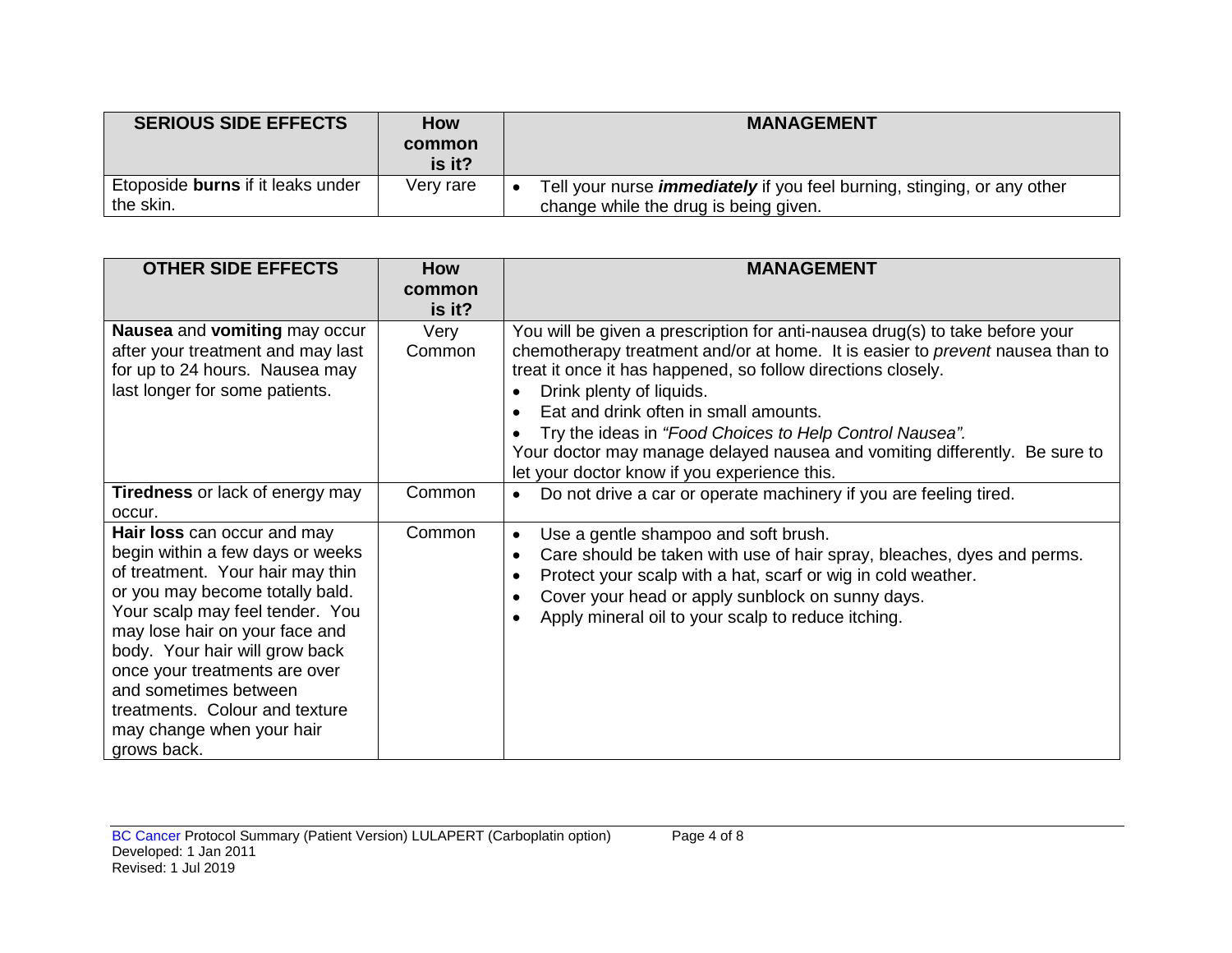| <b>OTHER SIDE EFFECTS</b>                                                                                                                                                                            | <b>How</b>       | <b>MANAGEMENT</b>                                                                                                                                                                                                                                                                                                                                                                                                                                                                                                                                                                                                                                                                |
|------------------------------------------------------------------------------------------------------------------------------------------------------------------------------------------------------|------------------|----------------------------------------------------------------------------------------------------------------------------------------------------------------------------------------------------------------------------------------------------------------------------------------------------------------------------------------------------------------------------------------------------------------------------------------------------------------------------------------------------------------------------------------------------------------------------------------------------------------------------------------------------------------------------------|
|                                                                                                                                                                                                      | common<br>is it? |                                                                                                                                                                                                                                                                                                                                                                                                                                                                                                                                                                                                                                                                                  |
| <b>Constipation or diarrhea may</b><br>occur.                                                                                                                                                        | Common           | To help constipation:<br>Exercise if you can.<br>$\bullet$<br>Drink plenty of liquids (8 cups a day).<br>$\bullet$<br>Try ideas in "Suggestions for Dealing with Constipation".<br>To help diarrhea:<br>Drink plenty of liquids.<br>Eat and drink often in small amounts.                                                                                                                                                                                                                                                                                                                                                                                                        |
| Pain or tenderness may occur<br>where the needle was placed in<br>your vein.                                                                                                                         | Uncommon         | Refer to the pamphlet "Food Ideas to Help with Diarrhea".<br>$\bullet$<br>Apply cool compresses or soak in cool water for 15-20 minutes several<br>$\bullet$<br>times a day.                                                                                                                                                                                                                                                                                                                                                                                                                                                                                                     |
| Sore mouth may occur a few<br>days after treatment. Mouth<br>sores can occur on the tongue,<br>the sides of the mouth or in the<br>throat. Mouth sores or bleeding<br>gums can lead to an infection. | <b>Uncommon</b>  | Brush your teeth gently after eating and at bedtime with a very soft<br>$\bullet$<br>toothbrush. If your gums bleed, use gauze instead of a brush. Use baking<br>soda instead of toothpaste.<br>Make a mouthwash with $\frac{1}{2}$ teaspoon baking soda or salt in 1 cup warm<br>$\bullet$<br>water and rinse several times a day.<br>Try soft, bland foods like puddings, milkshakes and cream soups.<br>$\bullet$<br>Avoid spicy, crunchy or acidic food, and very hot or cold foods.<br>$\bullet$<br>Call your doctor if you are having difficulty eating or drinking due to pain.<br>$\bullet$<br>Try the ideas in "Help with Sore Mouth during Chemotherapy".<br>$\bullet$ |
| Loss of appetite and weight<br><b>loss</b> may occur                                                                                                                                                 | Uncommon         | Try the ideas in "Nutrition and Lung Cancer" and "Food ideas to Help with<br>$\bullet$<br>Poor Appetite".                                                                                                                                                                                                                                                                                                                                                                                                                                                                                                                                                                        |
| Taste alteration may occur                                                                                                                                                                           | Uncommon         | Try the ideas in "Food Ideas to Cope with Taste and Smell Changes".<br>$\bullet$                                                                                                                                                                                                                                                                                                                                                                                                                                                                                                                                                                                                 |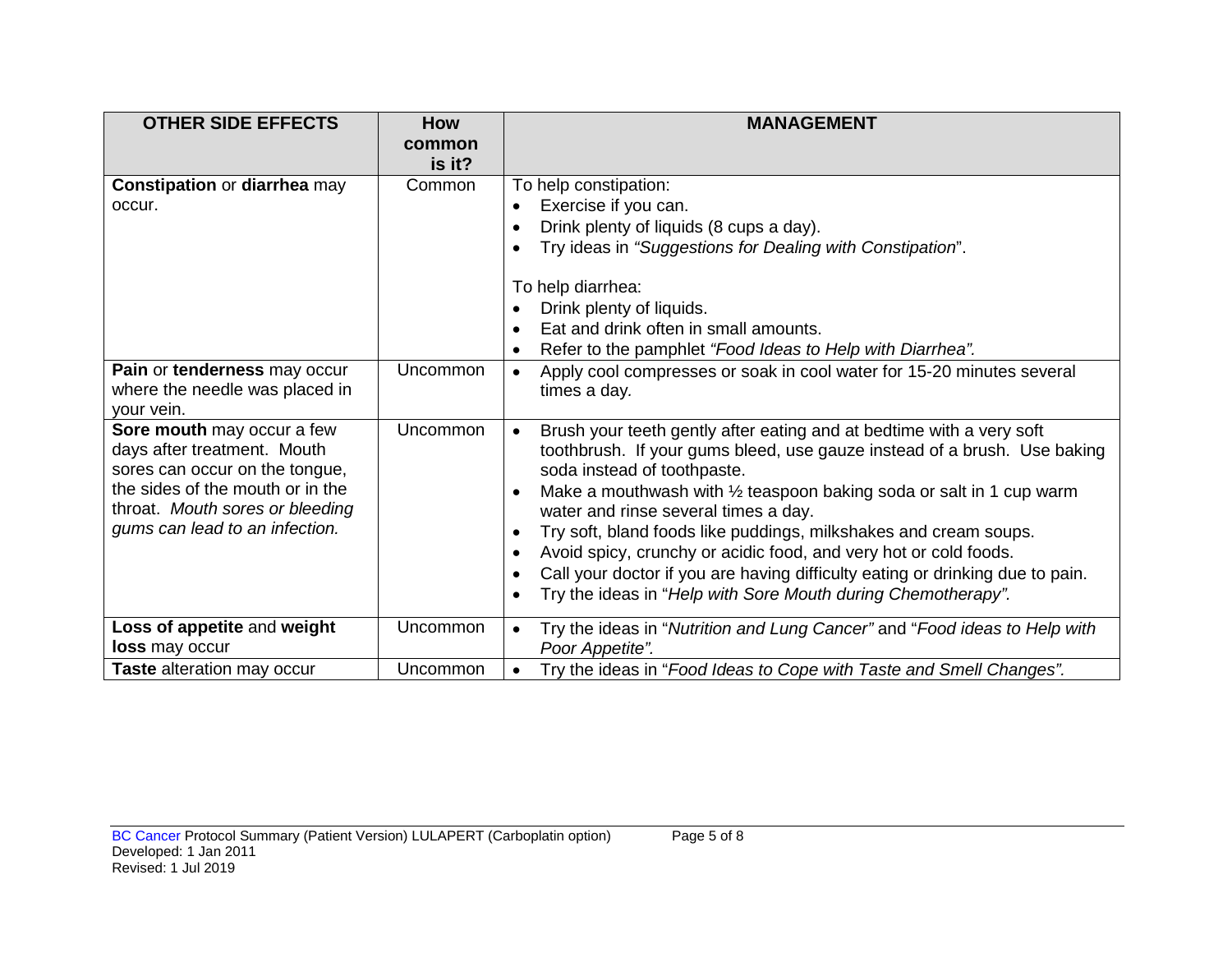# **RADIATION SIDE EFFECTS AND MANAGEMENT**

| <b>SIDE EFFECTS</b>                                                                                                                                                                                                                          | <b>How Common</b><br>Is It? | <b>MANAGEMENT</b>                                                                                                                                                                                                                                                                                                    |
|----------------------------------------------------------------------------------------------------------------------------------------------------------------------------------------------------------------------------------------------|-----------------------------|----------------------------------------------------------------------------------------------------------------------------------------------------------------------------------------------------------------------------------------------------------------------------------------------------------------------|
| <b>Tiredness</b> or lack of energy may<br>occur.                                                                                                                                                                                             | Very Common                 | Do not drive a car or operate machinery if you are feeling tired.<br>$\bullet$<br>Try the ideas in "Your Bank of Energy Savings: How People with Cancer<br>can Handle Fatigue".                                                                                                                                      |
| Since radiation must pass<br>through your skin, skin irritation<br>may occur while receiving<br>radiotherapy. Skin may feel<br>warm and sensitive and color<br>may change.<br>Cough or shortness of breath<br>may occur, as radiation lowers | Common<br>Common            | Bathe using lukewarm water and mild, unscented soap. Pat skin dry<br>with a soft towel.<br>Wear loose, comfortable clothing.<br>$\bullet$<br>Protect skin from direct sunlight and wind.<br>Avoid deodorants, perfume, alcohol, astringents and adhesives.<br>Drink plenty of fluids throughout the day<br>$\bullet$ |
| the level of the lung's surfactant,<br>a substance that helps the lungs<br>expand.                                                                                                                                                           |                             | If you are experiencing cough and are also feverish or unwell, it's<br>$\bullet$<br>important to call your doctor.                                                                                                                                                                                                   |
| You may experience a sore<br>throat or difficulty swallowing.                                                                                                                                                                                | Common                      | Try eating smaller amounts of food at more frequent intervals.<br>$\bullet$<br>Avoid highly seasoned foods, acidic foods, or foods that are very hot or<br>$\bullet$<br>very cold.<br>Drink plenty of fluids throughout the day.<br>Try ideas Easy to Chew Recipes and Soft, Moist Food Ideas                        |
| <b>Hair loss</b> will occur on the area<br>of skin being treated.                                                                                                                                                                            | Common                      | Hair usually grows back within a few months. Sometimes, as it grows<br>$\bullet$<br>back, it can become patchy.                                                                                                                                                                                                      |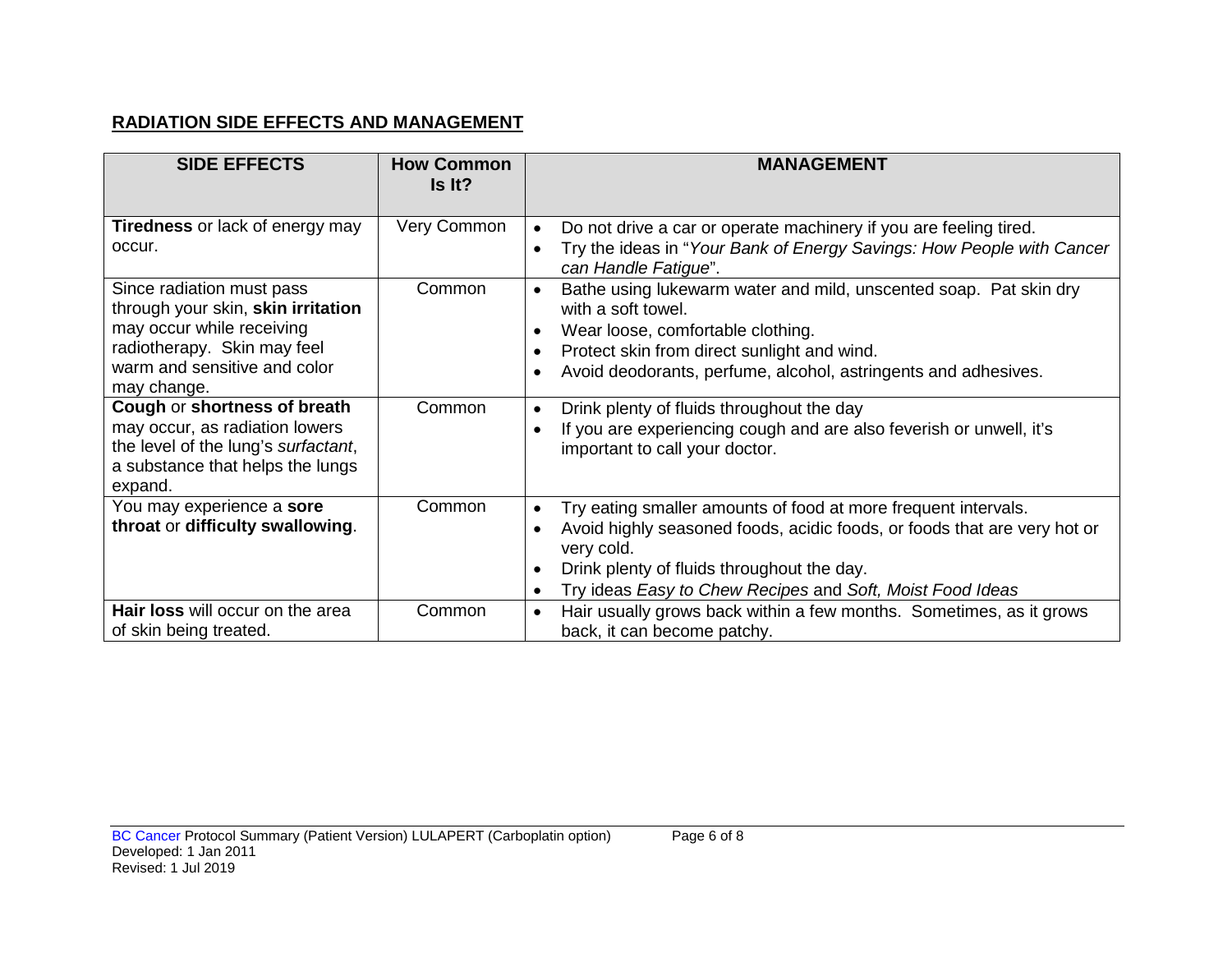# **INSTRUCTIONS FOR THE PATIENT**

### **What other drugs can interact with LULAPERT?**

- Other drugs such as phenytoin (DILANTIN®), atovaquone (MEPRON®), warfarin (COUMADIN®), glucosamine and St John's Wort may interact with LULAPERT. Tell your doctor if you are taking these or other drugs as you may need extra blood tests, your dose may need to be changed or your treatment may need to be held for a few days.
- Check with your doctor or pharmacist before you start taking any new prescription or nonprescription drugs.

# **Other important things to know:**

- The drinking of alcohol (in small amounts) does not appear to affect the safety or usefulness of this treatment.
- This treatment may cause sterility in men and menopause in women. If you plan to have children, discuss this with your doctor before starting treatment.
- This treatment may damage sperm and may cause harm to the baby if used during pregnancy. It is best to use *birth control* while you are undergoing treatment. Tell your doctor right away if you or your partner becomes pregnant. Do not breast feed during treatment.
- Tell all doctors or dentists you see that you being treated with carboplatin and etoposide before you receive treatment of any form.

# **SEE YOUR DOCTOR OR GET EMERGENCY HELP IMMEDIATELY IF YOU HAVE:**

- Signs of an **infection** such as fever (over 100°F or 38°C by an oral thermometer), chills, cough, sore throat, pain or burning when you pass urine.
- Signs of **bleeding problems** such as black, tarry stools, blood in urine or pinpoint red spots on skin.
- Signs of an **allergic reaction** (rare) soon after a treatment including dizziness, fast heartbeat, face swelling or breathing problems.

### **SEE YOUR DOCTOR AS SOON AS POSSIBLE (DURING OFFICE HOURS) IF YOU HAVE:**

- Signs of **liver problems** such as yellow eyes or skin, white or clay-colored stools.
- Signs of **kidney problems** such as lower back or side pain, swelling of feet or lower legs.
- Signs of **anemia** such as unusual tiredness or weakness.
- **Changes in eyesight**.
- Ringing in your ears or **hearing problems**.
- **Skin rash** or **itching**.
- **Stomach pain** not controlled by antacids or acetaminophen.